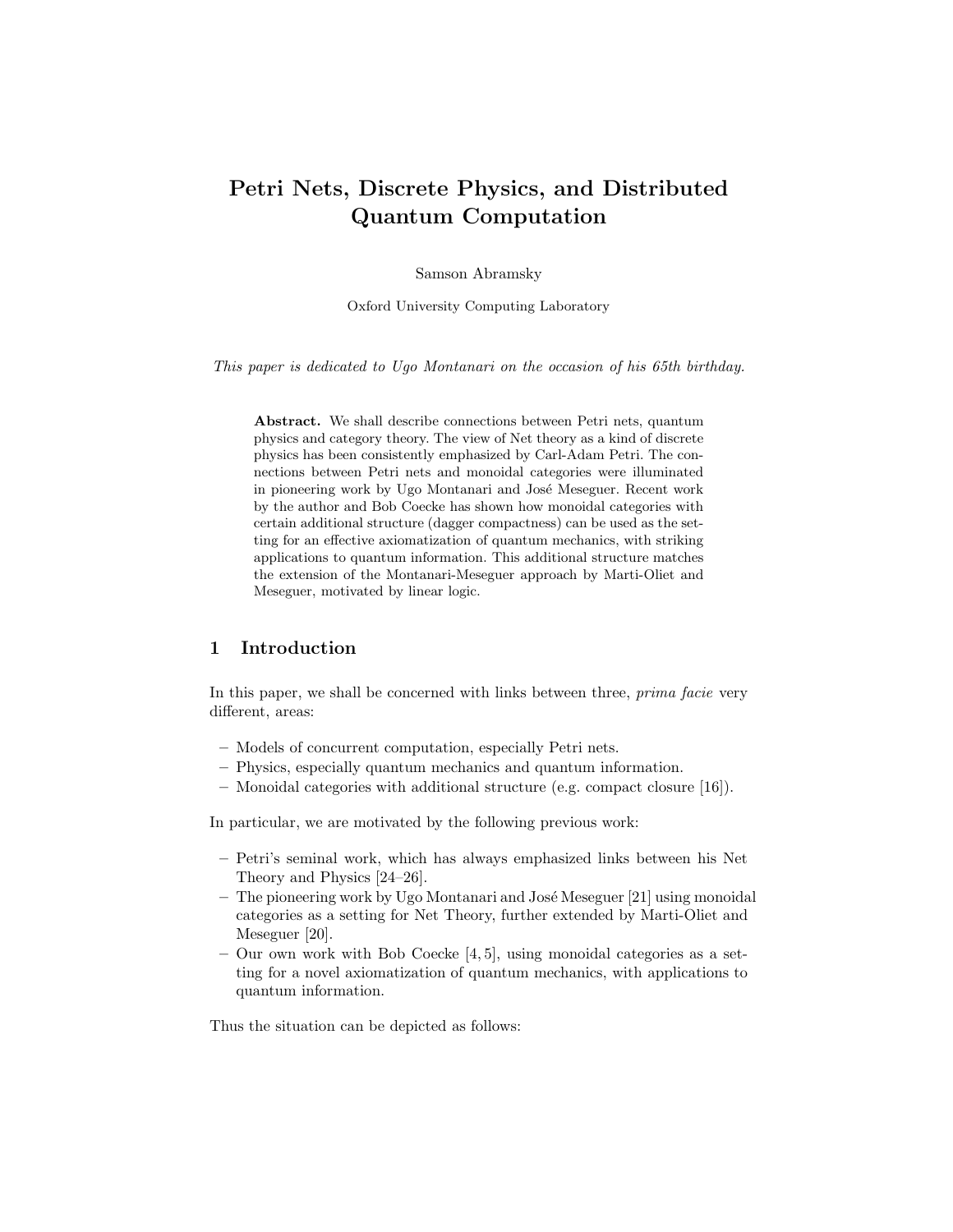

### 2 Petri Nets as Discrete Physics

An important quality of Petri's conception of concurrency, as compared with "linguistic" approaches such as process calculi, is that it seeks to explain fundamental concepts: causality, concurrency, process, etc. in a syntax-independent, "geometric" fashion. Another important point, which may originally have seemed merely eccentric, but now looks rather ahead of its time, is the extent to which Petri's thinking was explicitly influenced by physics (see e.g. [25]). As one example, note that K-density comes from one of Carnap's axiomatizations of relativity [11]. To a large extent, and by design, Net Theory can be seen as a kind of discrete physics: lines are time-like causal flows, cuts are space-like regions, process unfoldings of a marked net are like the solution trajectories of a differential equation.

This acquires new significance today, when the consequences of the idea that "Information is Physical" [17] are being explored in the rapidly developing field of quantum informatics. Moreover, the need to recognize the spatial structure of distributed systems has become apparent, and is made explicit in formalisms such as the Ambient calculus [10], and Milner's bigraphs [23].

We shall illustrate these points with some quotations from [25].

"This paper attempts to provide a common basis for physical and computational ways of thinking. . . . If this approach should turn out to be a small, but definite step towards the remote (perhaps illusory) goal of founding technology and natural sciences on a theory of information flow, the author would feel rewarded beyond merit."

The paper discusses four levels of description for processes and systems. We concentrate on the first two.

#### Level 0: Concurrency Structure

"Concurrency is short for "the binary relation of cotemporality of world points". Here we follow closely the axiomatizations of relativistic space-time . . .

For individuals, we take the time layers of signals, the smallest propagators of physical effects. Some signals are particles, others propagate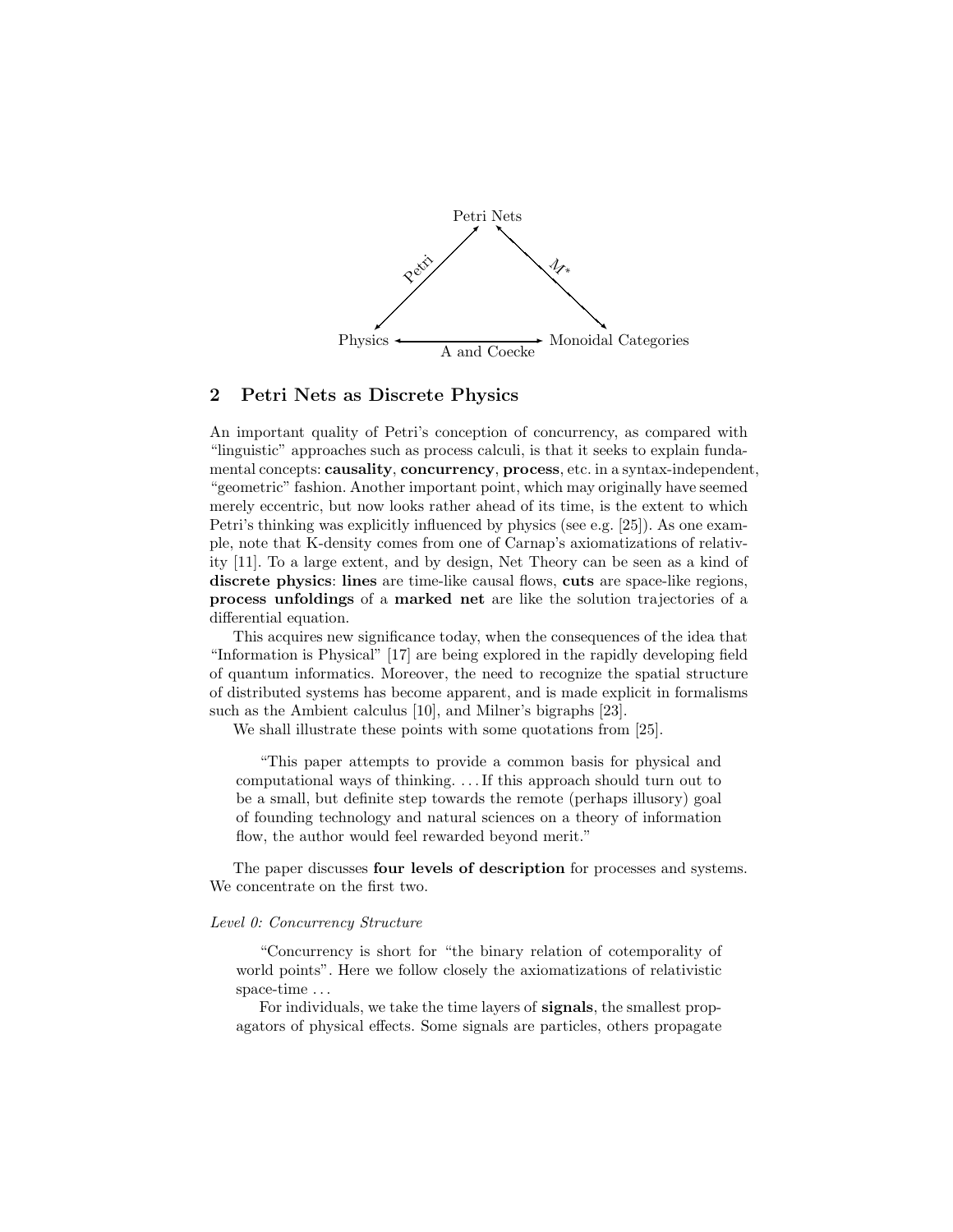. . . through interaction. The history of each signal is a "world line" and consists of world points. Let x and y be individuals; we write  $x < y$  if  $x \neq y$  and a signal passes from x to y. We define

$$
x \text{ co } y \Leftrightarrow \text{neither } x < y \text{ nor } y < x
$$

$$
x \text{ li } y \Leftrightarrow x < y \text{ or } y < x \text{ or } x = y
$$

Let

$$
Co(x) := \{ z \mid x \text{ co } z \} \qquad \text{Li}(x) := \{ z \mid x \text{ li } z \}
$$

If  $Co(x) = Co(y)$  or  $Li(x) = Li(y)$ , we shall collect x and y into a cluster; such clusters are equivalence classes of world points, and will be the individuals of Level 1."

#### Level 1: Occurrence Nets

"We shall now describe the structure of the set  $X$  of all occurrences, and its partition into a set  $S$  of state elements, and a set  $T$  of transition elements. . . .

A subset  $l \subset X$  will be called a **Line** iff it is a maximal set of occurrences which are pairwise in relation li.

A subset  $c \subset X$  will be called a **Cut** iff it is a maximal set of occurrences which are pairwise in relation co.

The old physical postulate that every Cut represents a spatial distribution . . . can now be written as 'every Cut meets every Line', i.e. as K-density."

#### 2.1 Causal Sets and Other Roads

Quite independently, physicists have recently been thinking along strikingly similar lines, in one of the radical current approaches to quantum gravity, which is being developed by Raphael Sorkin and his collaborators [28, 9].

Following intuitions going back to Riemann and Einstein, the aim with Causal Sets is to build a theory of space-time which is ultimately (at the "Planck scale") discrete. A causal set is just a locally finite poset. The elements are events, the ordering is causality. The aim is to build everything back from these ingredients, under the slogan

$$
Order + Number = Geometry.
$$

"Number" here refers to counting the events which have occurred in a given region of spacetime; this is meaningful by local finiteness, and leads to a notion of "volume". There is a "dynamics" which comes from the growth of a poset. Large-scale structural properties of space-time should emerge from stochastic properties of such growth.

One may also note the popular book by Lee Smolin [27]: the discussion in the first few chapters, especially of the relational view of spacetime, is very much in the same spirit.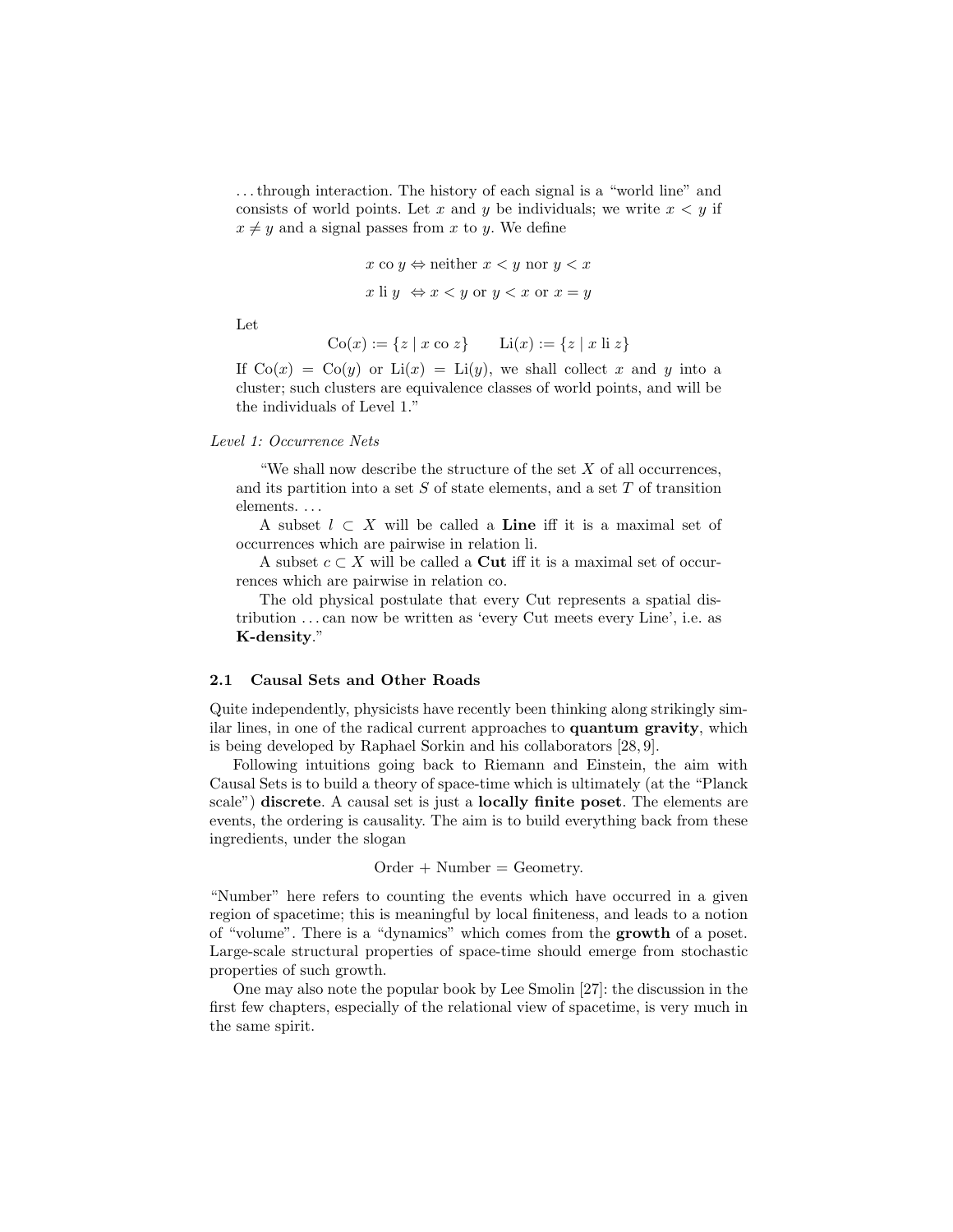We also mention the striking recent work by Keye Martin and Prakash Panangaden [19], which builds back the spacetime manifold from the causal order, using ideas from domain theory.

# 3 Interlude: Symmetric Monoidal Categories

We briefly recall and motivate the basic setting of symmetric monoidal categories. For further details, we refer to standard texts such as [18].

#### 3.1 Categories

A category C has objects (types) A, B, C, ..., and for each pair of objects A, B a set of **morphisms**  $C(A, B)$ . (Notation:  $f : A \rightarrow B$ ). It also has identities  $id_A: A \to A$ , and composition  $g \circ f$  when types match:

$$
A \xrightarrow{f} B \xrightarrow{g} C
$$

Categories allow us to deal explictly with typed processes, e.g.

| Logic        | Programming Computation |               |
|--------------|-------------------------|---------------|
| Propositions | Data Types              | <b>States</b> |
| Proofs       | Programs                | Transitions   |

#### 3.2 Symmetric Monoidal Categories

A symmetric monoidal category comes equipped with an associative operation  $\otimes$ , the "tensor product", which acts on **both** objects and morphisms — a bifunctor:

$$
A \otimes B \qquad f_1 \otimes f_2 : A_1 \otimes A_2 \longrightarrow B_1 \otimes B_2
$$

There is also a symmetry operation

$$
\sigma_{A,B}: A \otimes B \longrightarrow B \otimes A
$$

which satisfies some 'obvious' rules, e.g. naturality:

$$
\sigma_{A_1, A_2} \begin{pmatrix} f_1 \otimes f_2 \\ \vdots \\ f_{a_1, A_2} \end{pmatrix} B_1 \otimes B_2
$$
\n
$$
A_2 \otimes A_1 \xrightarrow{f_1 \otimes f_2} B_2 \otimes B_1
$$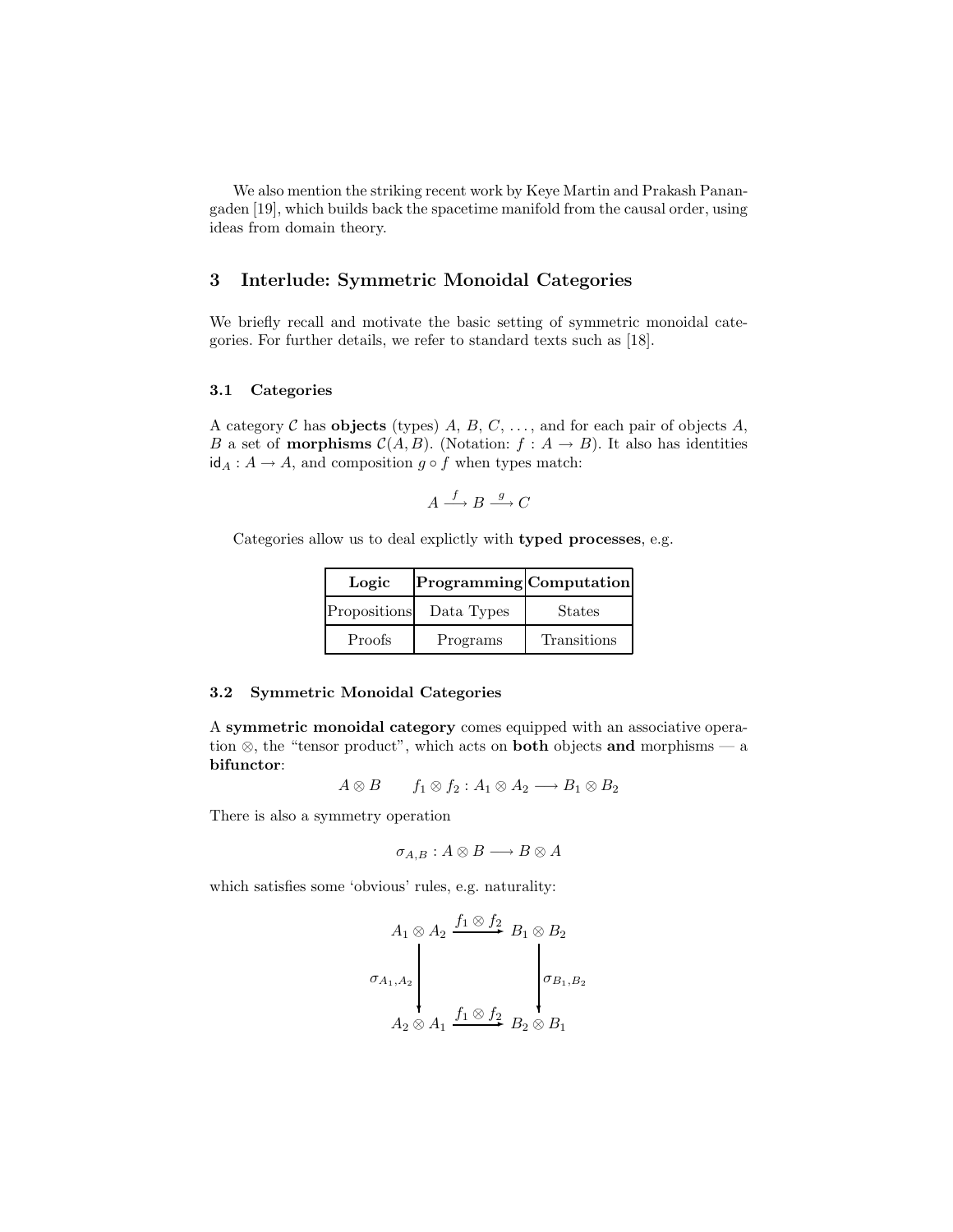The Logic of Tensor Product Tensor can express independent or concurrent actions (mathematically: bifunctoriality):

$$
A_1 \otimes A_2 \xrightarrow{f_1 \otimes \text{id}} B_1 \otimes A_2
$$
  
id  $\otimes f_2$   

$$
A_1 \otimes B_2 \xrightarrow{f_1 \otimes \text{id}} B_1 \otimes B_2
$$

But tensor is not a 'cartesian' or categorical product, in the sense that we cannot reconstruct an 'element' of the tensor from its components.

This turns out to comprise the absence of natural diagonals (copying) and projections (deleting):

$$
A \xrightarrow{\Delta} A \otimes A \qquad A_1 \otimes A_2 \xrightarrow{\pi_i} A_i
$$
  
CF. 
$$
A \vdash A \wedge A \qquad A_1 \wedge A_2 \vdash A_i.
$$

Hence there is a direct connection to "resource-sensitive" logics such as linear logic [14].

A basic example, familiar to Computer Scientists, is given by Rel, the category with sets as objects and relations as arrows. Here the usual cartesian product of sets gives a tensor product, but not the categorical product. In particular, although we can define diagonals and projections, they are not natural. For diagonals, this means that the diagram

$$
R\begin{array}{c}\nX \xrightarrow{\Delta_X} X \times X \\
R\n\end{array}\n\begin{array}{c}\nR \times R \\
R \times R \\
Y \longrightarrow Y \times Y\n\end{array}
$$

does not commute in general, where  $\Delta_X = \{(x,(x,x)) \mid x \in X\}$  is the usual diagonal, and  $R \subseteq X \times Y$  can be any relation.

A fundamental example for Quantum Mechanics and Quantum Information is FdHilb, the category of finite-dimensional complex Hilbert spaces and linear maps, with the standard concrete tensor product of linear algebra [4].

# 4 Petri Nets and Monoidal Categories

In the late 1980's there was a brief flowering of work relating Petri nets with monoidal categories and Linear logic [29, 13, 21, 20]. This work does not seem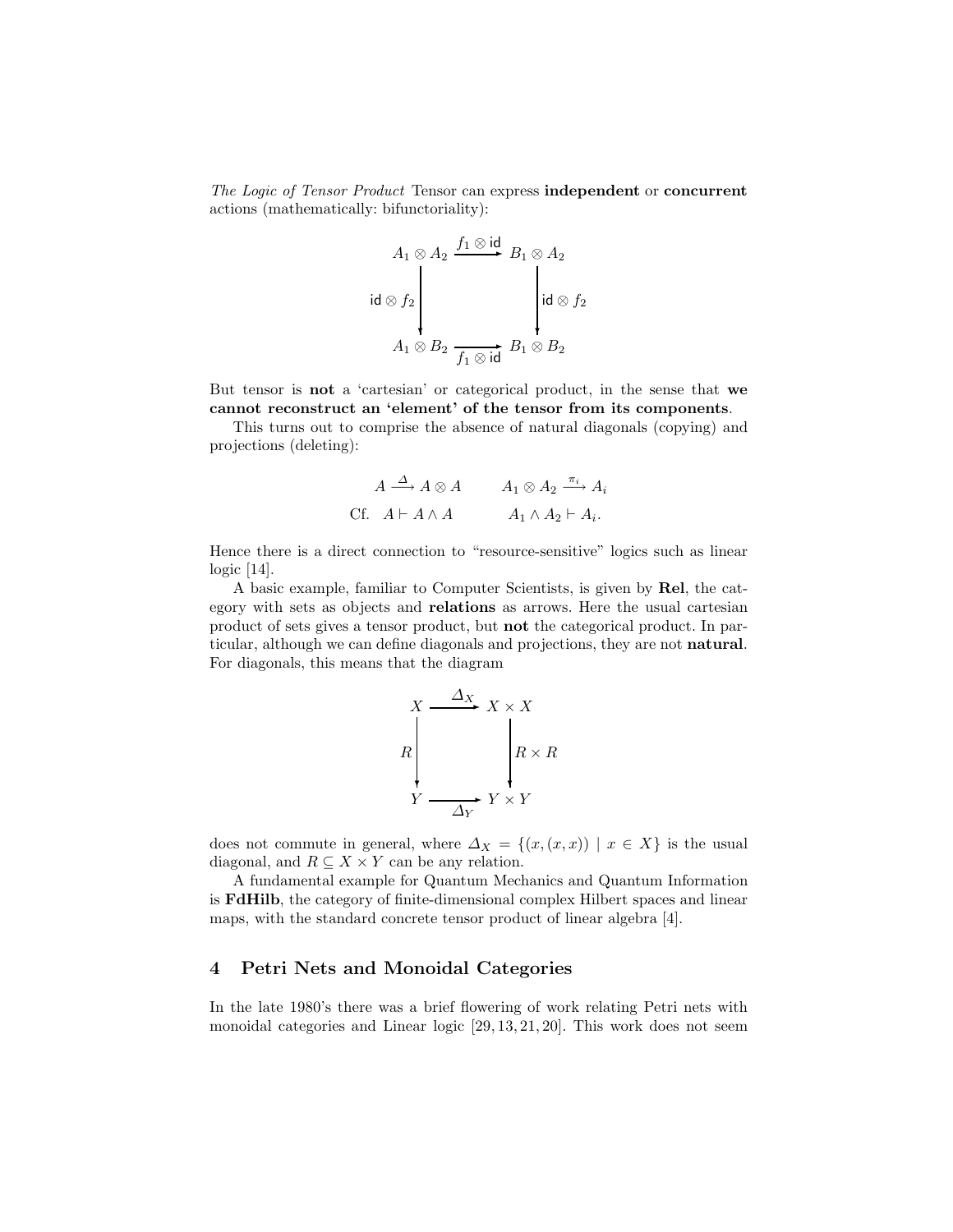to have had much lasting impact on the Petri net community, but the work by Ugo Montanari and José Meseguer in particular has been influential on wider developments in concurrency and graph rewriting, e.g. [22]. We shall briefly summarize their approach.

#### 4.1 The Meseguer and Montanari Approach

Petri Nets are defined as

$$
N = (S^{\otimes}, T, \delta_0, \delta_1)
$$

where

- $− S^{\otimes}$  is a free commutative monoid of states
- $T$  is the set of transitions
- $\delta_0, \delta_1 : T \longrightarrow S^{\otimes}$  give the **source** and **target** of each transition.

A multiset of S-elements is just another way of thinking of a distribution of tokens.

Example



The transitions (axioms, arrows) are:

buy-c: 
$$
\$\otimes q \longrightarrow c
$$
 buy-a:  $\$\longrightarrow a \otimes q$   
buy-a':  $q^3 \longrightarrow a$  change:  $\$\longrightarrow q^4$ 

Petri Categories By closing up the transitions under sequential and parallel composition, a general notion of process is obtained:

– Given  $\alpha : A \longrightarrow B$  and  $\beta : B \longrightarrow C$ , form  $\alpha : A \longrightarrow C$ . Taking sequential composition to be associative, and adding idle transitions  $1_A : A \longrightarrow A$ which are identities for sequential composition, this gives a category.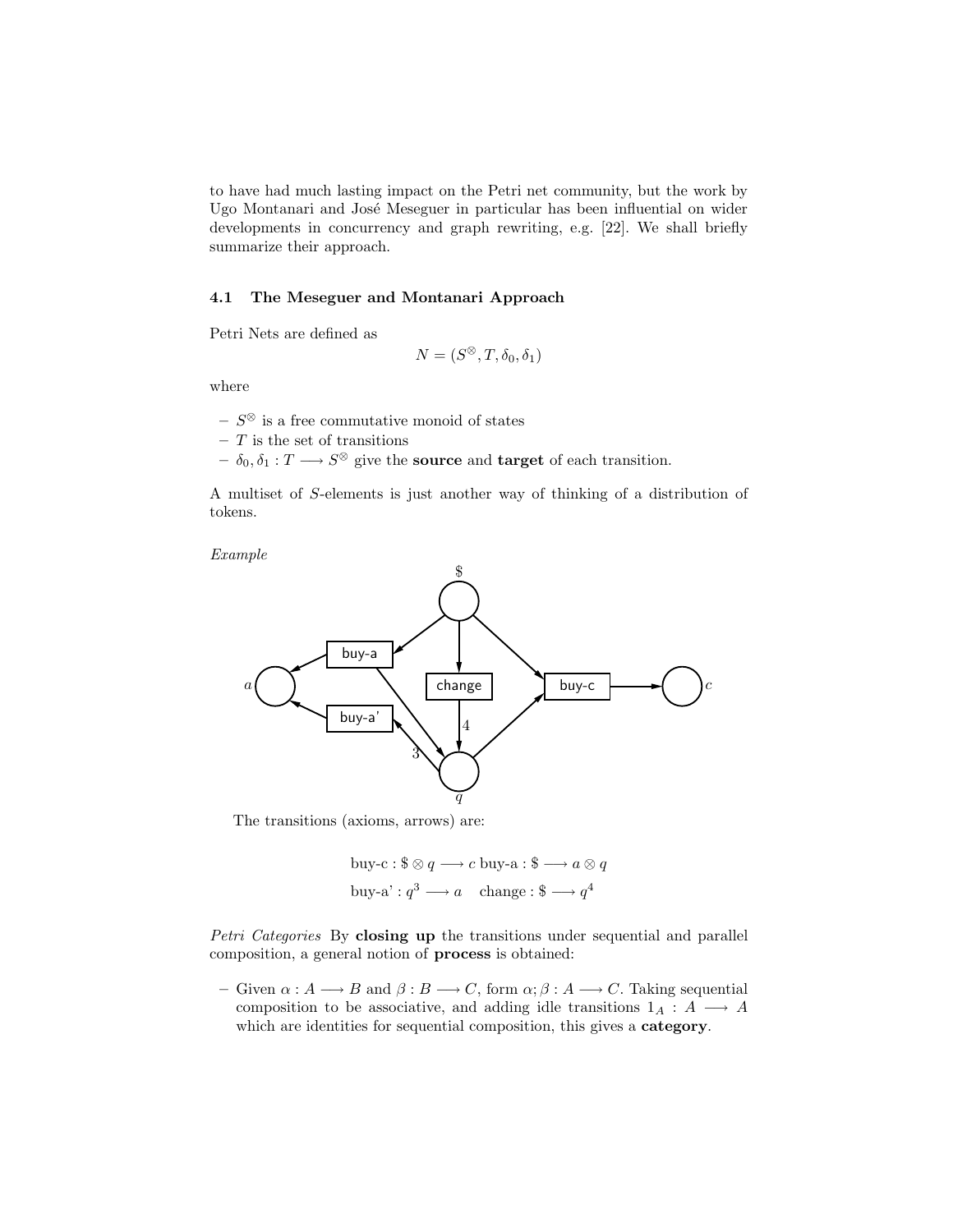– Given  $\alpha : A_1 \longrightarrow B_1$  and  $\beta : A_2 \longrightarrow B_2$ , form the parallel composition  $\alpha \otimes \beta : A_1 \otimes A_2 \longrightarrow B_1 \otimes B_2$ . If we assume the key (bi)functoriality axiom

 $(\alpha_1 \otimes \alpha_2); (\beta_1 \otimes \beta_2) = (\alpha_1; \beta_1) \otimes (\alpha_2; \beta_2)$ 

this gives a symmetric monoidal category.

Meseguer and Montanari identify the particular kind of symmetric monoidal categories which arise in this way — the **Petri categories**. They show that the Best-Devillers theory of sequential and concurrent behaviours [8] can be recaptured in a systematic way in this framework.

# 5 Processes in Monoidal Categories: A General Perspective

We have seen that Petri Nets can be seen as particular examples of symmetric monoidal categories. But why not turn this around? Why not see any symmetric monoidal category as a setting for describing computational processes in a resource sensitive way, closed under sequential and parallel composition?

There is a natural objection to this, that we would then lose the additional concrete, combinatorial structure of Petri nets, and the corresponding graphical formalism, which is so much a part of how they are used.

But this objection does not really hold water! Monoidal categories, quite generally, admit a beautiful graphical calculus or diagrammatic notation which makes equational proofs perspicuous, and is sound and complete for equational reasoning in monoidal categories [15]. It also supports links with Logic (e.g. Proof Nets) and with Geometry (Knots, Braids, Temperley-Lieb algebra etc.)[1, 3].

#### 5.1 Outline of the Graphical Calculus

In the graphical calculus we depict processes by boxes, and we label the inputs and outputs of these boxes by types which indicate the kind of system on which these processes act:



Algebraically, these correspond to:

 $1_A: A \to A$ ,  $f: A \to B$ ,  $g \circ f$ ,  $1_A \otimes 1_B$ ,  $f \otimes 1_C$ ,  $f \otimes g$ ,  $(f \otimes g) \circ h$ 

respectively. (The convention in these diagrams is that the 'upward' vertical direction represents progress of time.)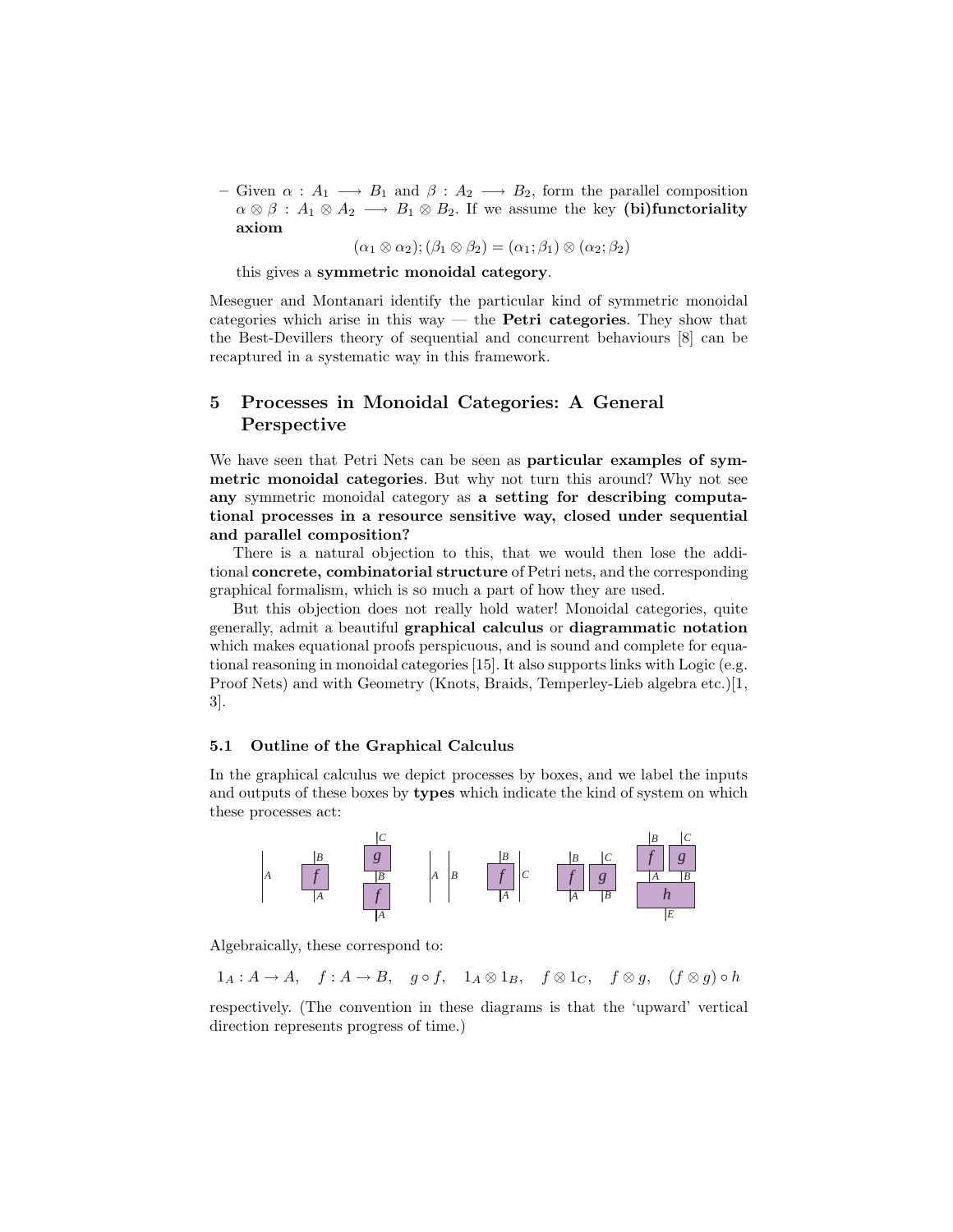Kets, Bras and Scalars: A special role is played by boxes with either no input or no output, *i.e.* arrows of the form  $I \longrightarrow A$  or  $A \longrightarrow I$  respectively, where I is the unit of the tensor. In the setting of FdHilb and Quantum Mechanics, they correspond to states and costates respectively (cf. Dirac's kets and bras [12]), which we depict by triangles. **Scalars** then arise naturally by composing these elements (cf. inner-product or Dirac's bra-ket):



Formally, scalars are arrows of the form  $I \longrightarrow I$ . In the physical context, they provide numbers ("probability amplitudes" etc.). For example, in FdHilb, the tensor unit is  $\mathbb{C}$ , the complex numbers, and a linear map  $s : \mathbb{C} \longrightarrow \mathbb{C}$  is determined by a single number,  $s(1)$ . In Rel, the scalars are the boolean semiring  $\{0,1\}.$ 

This graphical notation can be seen as a substantial two-dimensional generalization of Dirac notation [12]:

$$
\langle \phi | \qquad \qquad | \psi \rangle \qquad \qquad \langle \phi | \psi \rangle
$$

Note how the geometry of the plane absorbs functoriality and naturality conditions, e.g.:



# 6 Deficits and Cancellation

We shall now consider an extension of the Meseguer–Montanari approach, due to Marti-Oliet and Meseguer [20]. For initial motivation, consider the following example: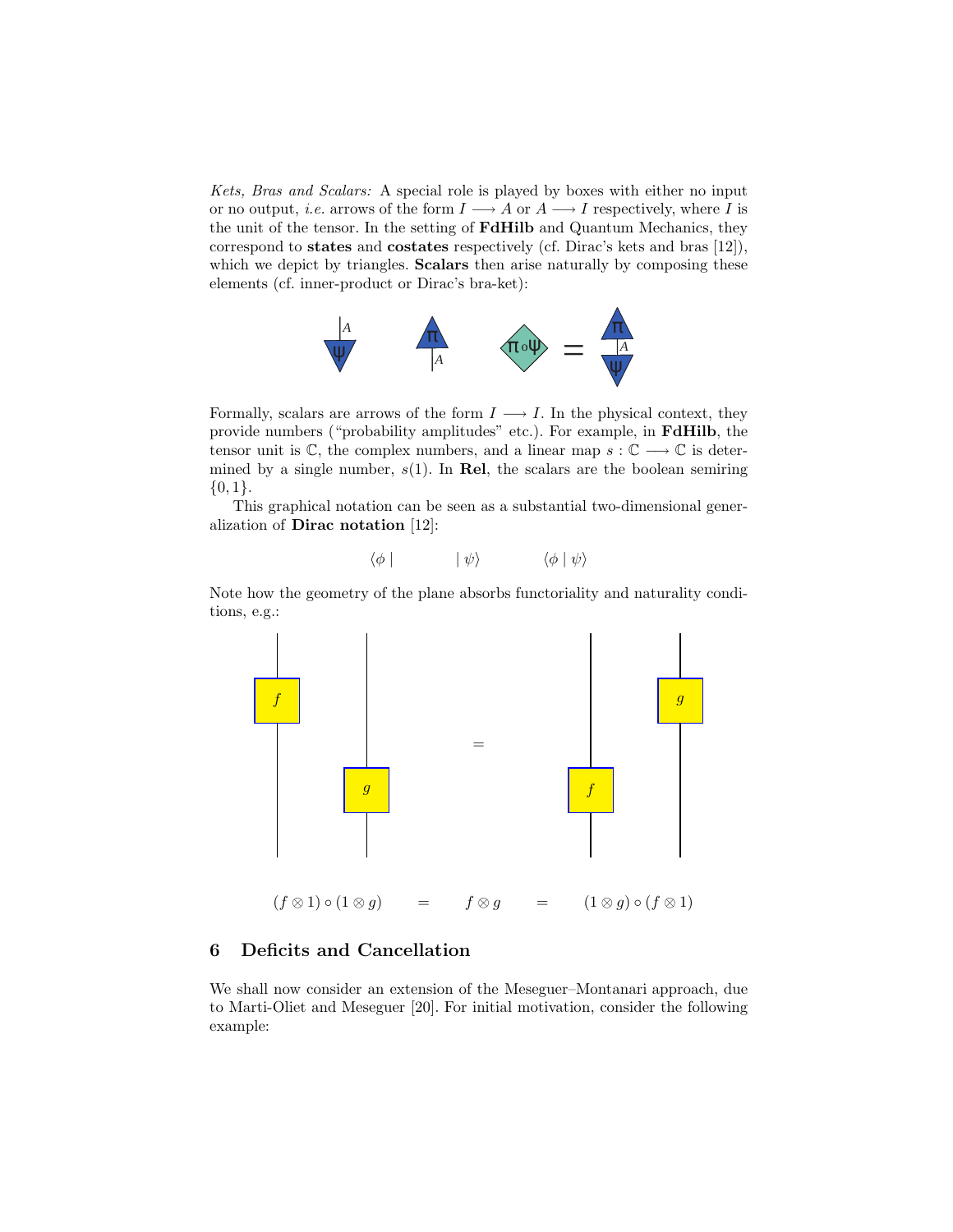Example



Transitions:

buy-c :  $\$\longrightarrow c$  buy-a :  $\$\longrightarrow a\otimes q$ change :  $q^4 \longrightarrow$  \$

Note that there is no way of getting an apple if we start with three quarters!

# 6.1 The Financial Game

Marti-Oliet and Meseguer introduce the following modification of the usual token game, motivated by the aim of extending the connection between Petri Nets and monoidal structures to the whole of Multiplicative Linear Logic [14].

- $-$  **Negative** or **dual** tokens  $a^*$  etc. are introduced. We can use these to represent situations involving deficits as well as the usual presence of resources.
- As well as the usual firing rules, we now have the opportunity to "borrow" resources, creating both the resource, and the corresponding deficit.

$$
\bigodot \Rightarrow \bigodot
$$

– Conversely, given a resource and a corresponding deficit, we can cancel them, removing both:

$$
\bigodot \Rightarrow \bigodot
$$

Deficits and Cancellation The basic transitions we need are:

$$
I \longrightarrow a^* \otimes a \qquad \qquad a \otimes a^* \longrightarrow I
$$

where  $I$  is the unit of the monoidal structure, creating and cancelling a deficit.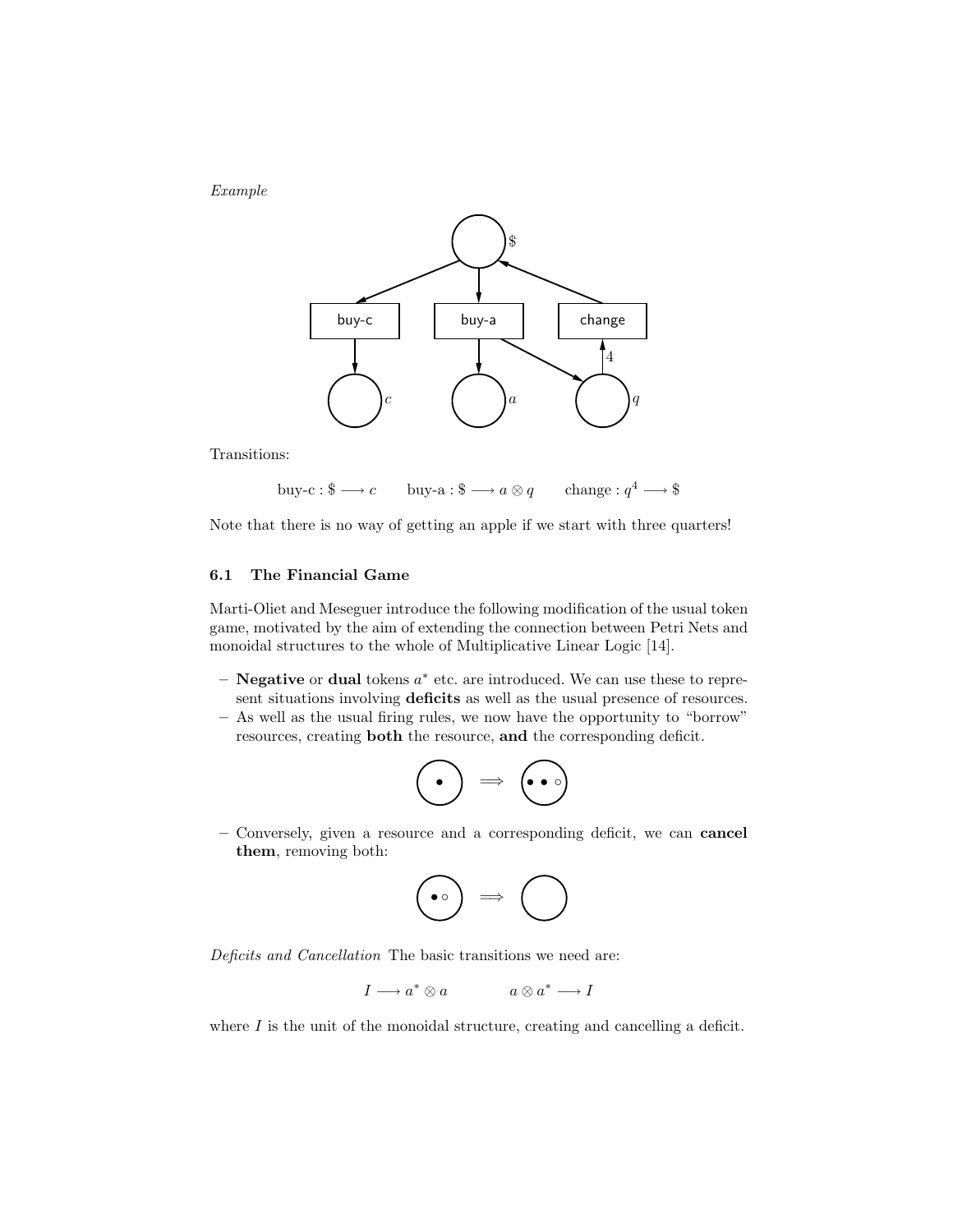We can now produce a computation in the above example to get an apple from three quarters:

$$
q^3 \longrightarrow q^3 \otimes I \longrightarrow q^3 \otimes q^* \otimes q \longrightarrow \$ \otimes q^* \longrightarrow a \otimes q \otimes q^* \longrightarrow a
$$

This is a well known idea in Category theory: it takes us from symmetric monoidal to compact closed categories [16]. How does this look in our graphical calculus for monoidal categories?

Cups and Caps



Caps = Cancellations; Cups = Deficits.

# 6.2 Graphical Calculus for Information Flow

Compact Closure : The basic algebraic laws for units and counits.



 $(\epsilon_A \otimes 1_A) \circ (1_A \otimes \eta_A) = 1_A$ 



$$
(1_{A^*} \otimes \epsilon_A) \circ (\eta_A \otimes 1_{A^*}) = 1_{A^*}
$$

In terms of deficits and cancellations:

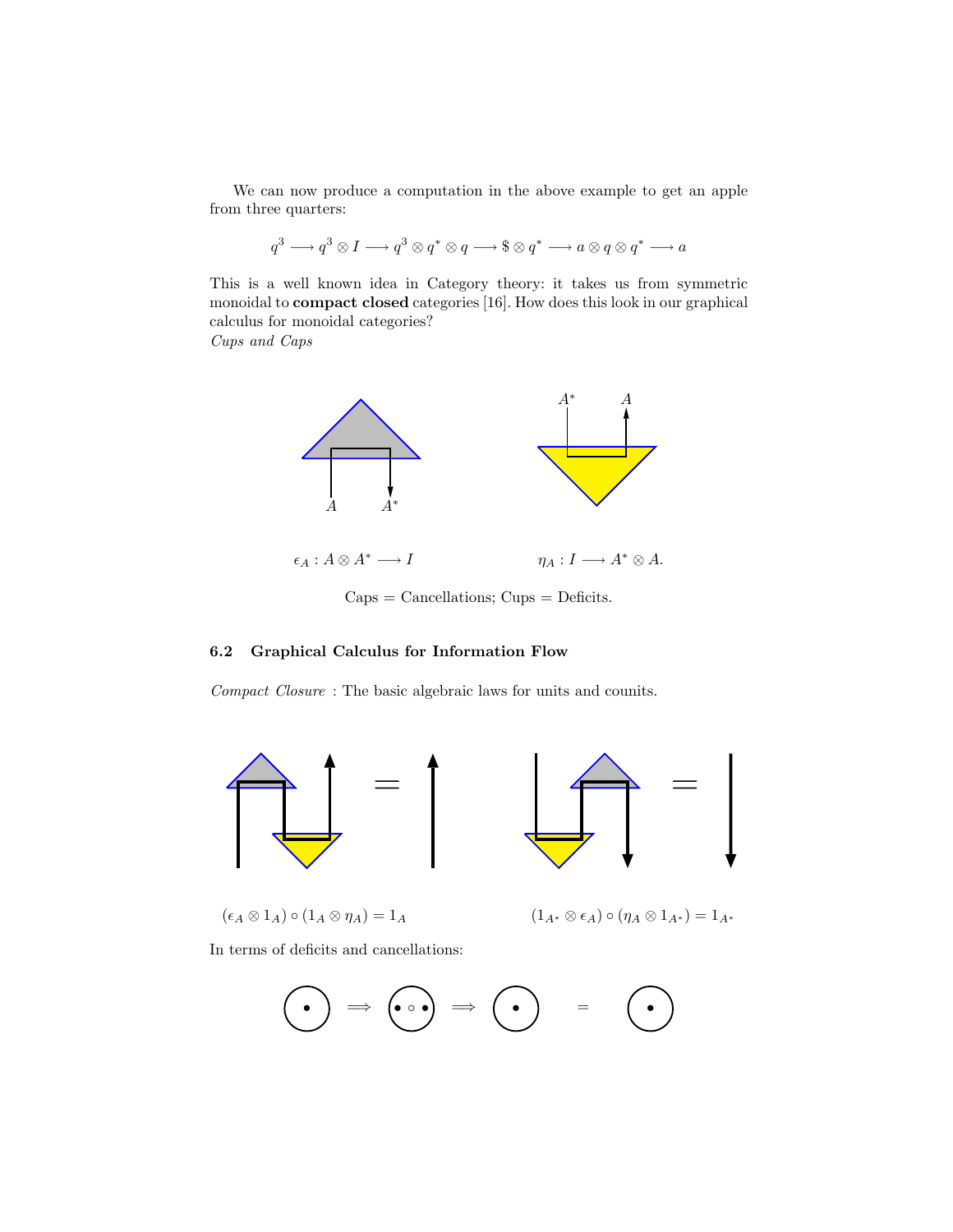Names and Conames in the Graphical Calculus The units and counits are powerful; they allow us to define a closed structure on the category. In particular, we can form the **name**  $\ulcorner f \urcorner$  of any arrow  $f : A \rightarrow B$ , as a special case of λ-abstraction, and dually the coname  $\llcorner f\lrcorner$ :



This is the general form of Map-State duality:

$$
\mathcal{C}(A\otimes B^*,I)\simeq \mathcal{C}(A,B)\simeq \mathcal{C}(I,A^*\otimes B).
$$

# 7 Monoidal Categories and Physics

Having related physics to Petri nets, and Petri nets to monoidal categories, we shall now show how to close the circle by relating (quantum) physics to monoidal categories, following [4]. Moreover, a key role will be played by the compact closed structure which was described in the previous section, as the abstract form of the "negative flows" of deficits and cancellations, introduced by Marti-Oliet and Meseguer to correspond to the logical structure of linear negation and implication. Here the same structure arises with a physical motivation, and plays a crucial rôle in explicating the information flows arising from quantum entanglement.

#### 7.1 Bits and Qubits

#### Classical Bits:

- have two values 0, 1
- are freely readable and duplicable
- admit arbitrary data transformations

## Qubits:

– have a 'sphere' of values spanned by  $|0\rangle, |1\rangle$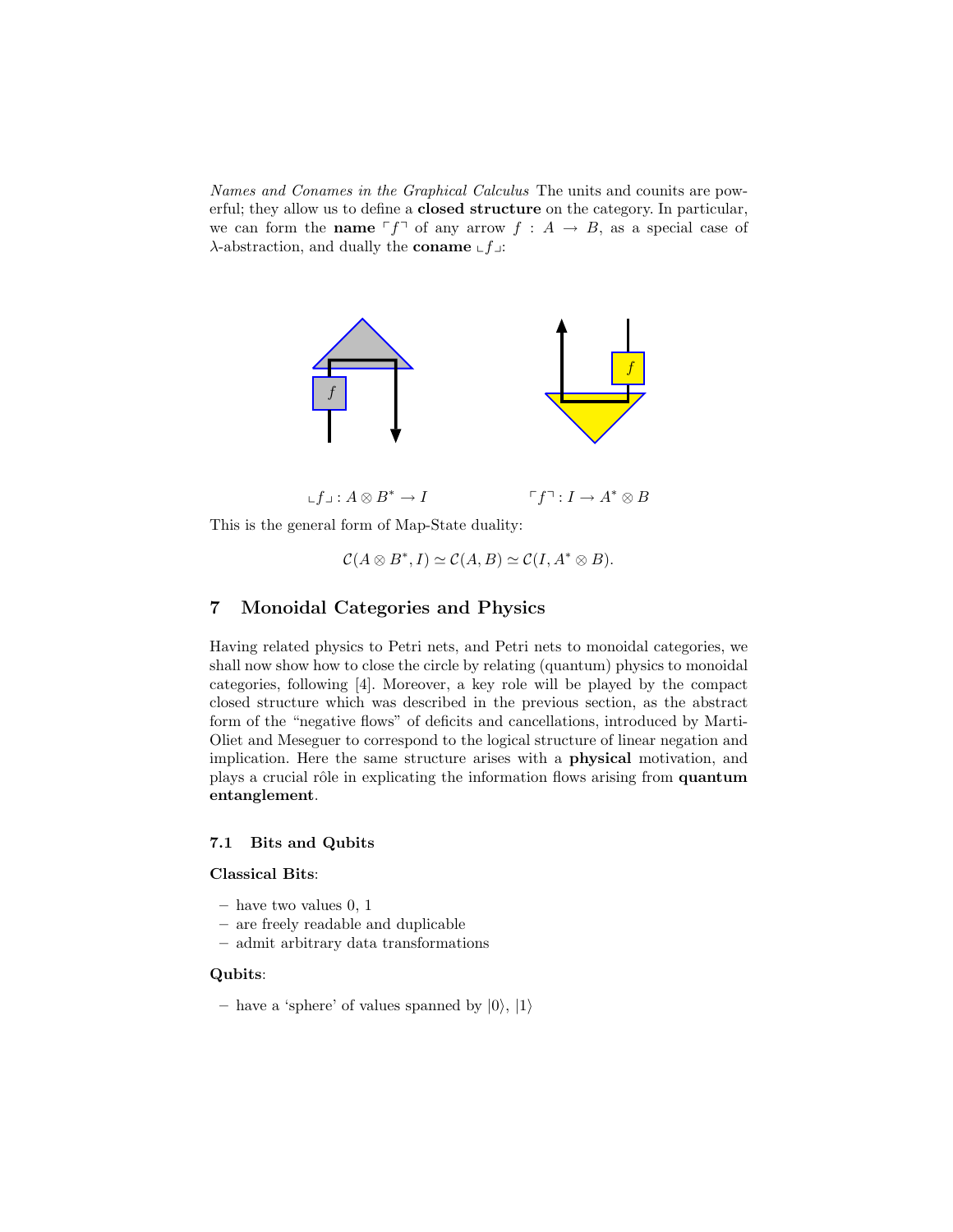

Formally, a qubit is a vector<sup>1</sup> in the two-dimensional complex Hilbert space  $\mathbb{C}^2$ . This space allows for two degrees of freedom when we measure the qubit in a given basis; we get one of two possible answers, conventionally '0' or '1' in the standard basis. Which of these answers we get is in general uncertain; the state of the qubit tells us only the probability with which we will get each of the two possible answers. Moreover, measurement has an effect on the system being measured; it "collapses" to the basis state corresponding to the outcome of the measurement.

#### 7.2 Quantum Entanglement

We consider for illustration two standard examples of two-qubit entangled states, the Bell state:  $|00\rangle + |11\rangle$ 



In quantum mechanics, compound systems are represented by the tensor **product** of Hilbert spaces:  $\mathcal{H}_1 \otimes \mathcal{H}_2$ . A typical element of the tensor product has the form:

$$
\sum_i \lambda_i \cdot \phi_i \otimes \psi_i
$$

where  $\phi_i$ ,  $\psi_i$  range over basis vectors, and the coefficients  $\lambda_i$  are complex numbers. Superposition encodes correlation: in the Bell state, the off-diagonal elements have zero coefficients. This gives rise to Einstein's "spooky action at a distance". Even if the particles are spatially separated, measuring one has an effect on the state of the other. In the Bell state, for example, when we measure one of the two qubits we may get either 0 or 1, but once this result has been obtained, it is certain that the result of measuring the other qubit will be the same.

 $<sup>1</sup>$  Really by a one-dimensional subspace, or ray.</sup>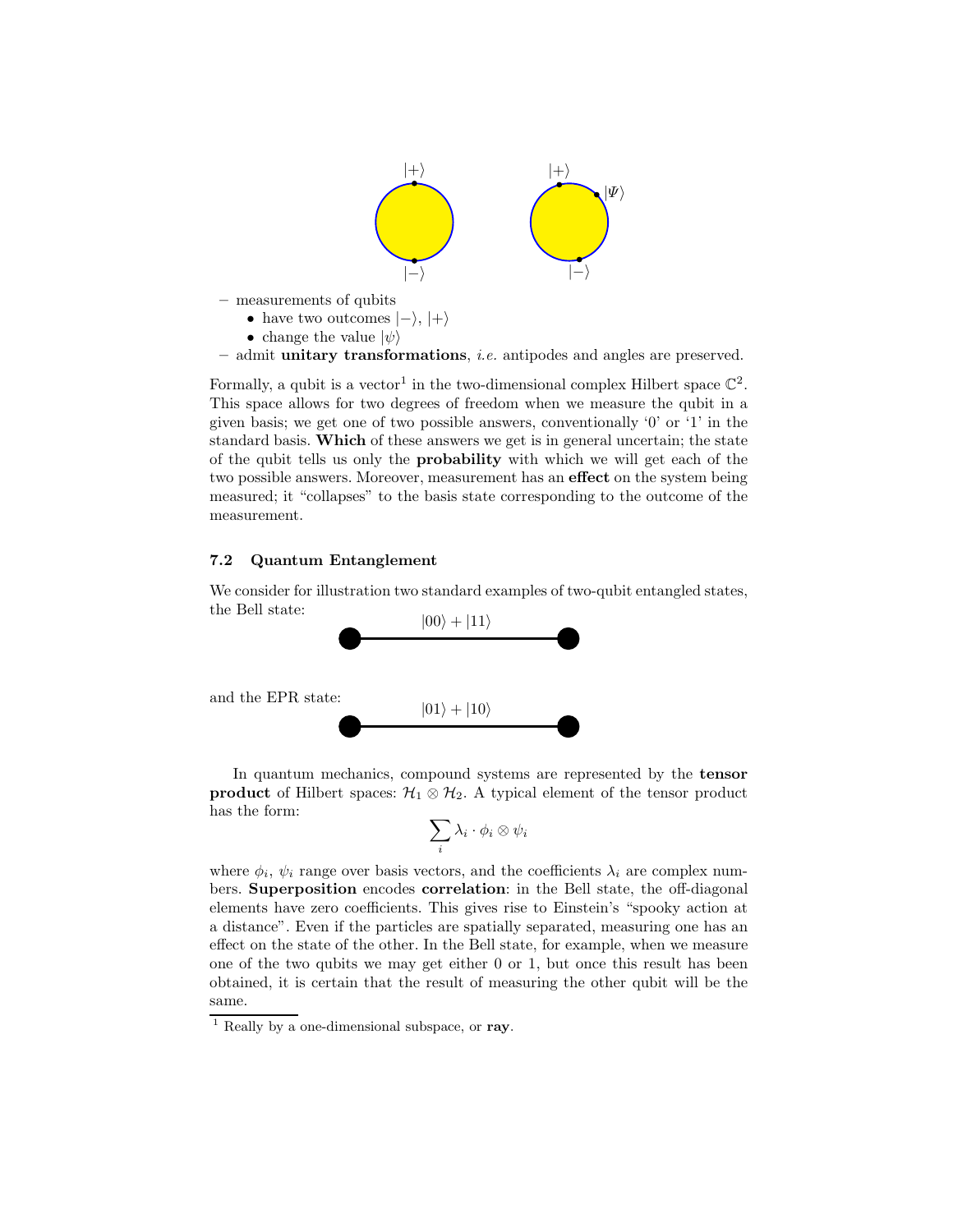This leads to Bell's famous theorem [6]: QM is essentially non-local, in the sense that the correlations it predicts exceed those of any "local realistic theory".

From 'paradox' to 'feature': Teleportation



In the teleportation protocol [7], Alice sends an unknown qubit  $\phi$  to Bob, using a shared Bell pair as a "quantum channel". By performing a measurement in the Bell basis on  $\phi$  and her half of the entangled pair, a collapse is induced on Bob's qubit. Once the result  $x$  of Alice's measurement is transmitted by classical communication to Bob (there are four possible measurement outcomes, hence this requires two classical bits), Bob can perform a corresponding unitary correction  $U_x$  on his qubit, after which it will be in the state  $\phi$ .

# 7.3 Categorical Quantum Mechanics and Diagrammatics

We now outline the categorical approach to quantum mechanics developed in [4, 5]. The same graphical calculus and underlying algebraic structure which we have seen in the previous section has been applied to quantum information and computation, yielding an incisive analysis of **quantum information flow**, and powerful and illuminating methods for reasoning about quantum informatic processes and protocols [4].

Bell States and Costates: The cups and caps we have already seen in the guise of deficit and cancellation operations, now take on the rôle of **Bell states and** costates (or preparation and test of Bell states), the fundamental building blocks of quantum entanglement. (Mathematically, they arise as the transpose and co-transpose of the identity, which exist in any finite-dimensional Hilbert space by "map-state duality").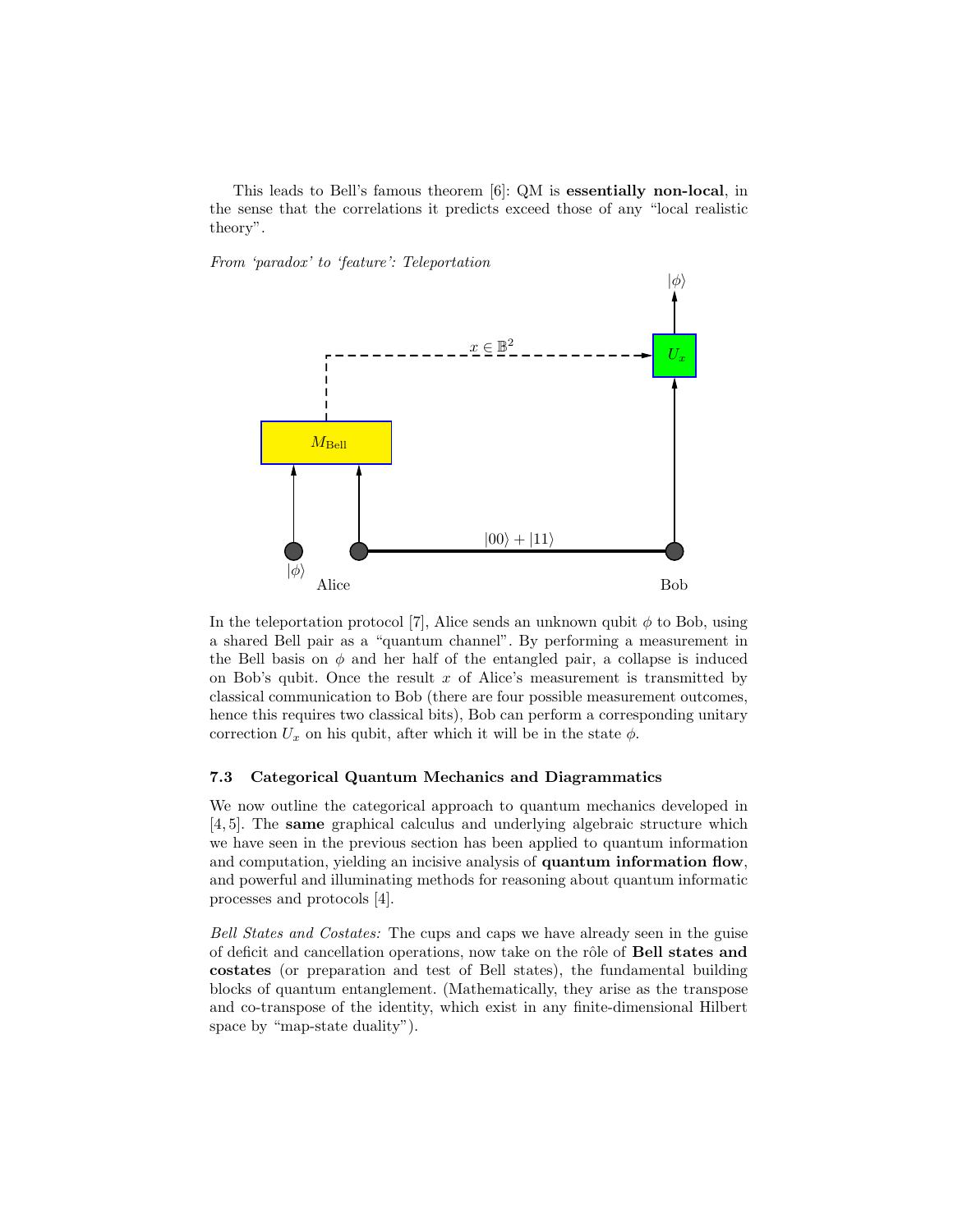

The formation of **names** and **conames** of arrows (*i.e.* map-state and mapcostate duality) is conveniently depicted thus:



The key lemma in exposing the quantum information flow in (bipartite) entangled quantum systems can be formulated diagrammatically as follows:



Note in particular the interesting phenomenon of "apparent reversal of the causal order". While on the left, physically, we first prepare the state labeled  $q$  and then apply the costate labeled  $f$ , the global effect is as if we first applied  $f$ itself first, and only then g. This corresponds to the apparent reversal of flow of computations in the token game on Petri nets achieved with deficits and cancellations.

Derivation of quantum teleportation. This is the most basic application of compositionality in action. We can read off the basic quantum mechanical potential for teleportation immediately from the geometry of Bell states and costates:



The Bell state forming the shared channel between Alice and Bob appears as the downwards triangle in the diagram; the Bell costate forming one of the possible measurement branches is the upwards triangle. The information flow of the input qubit from Alice to Bob is then immediately evident from the diagrammatics.

This is not quite the whole story, because of the non-deterministic nature of measurements. But in fact, allowing for this shows the underlying design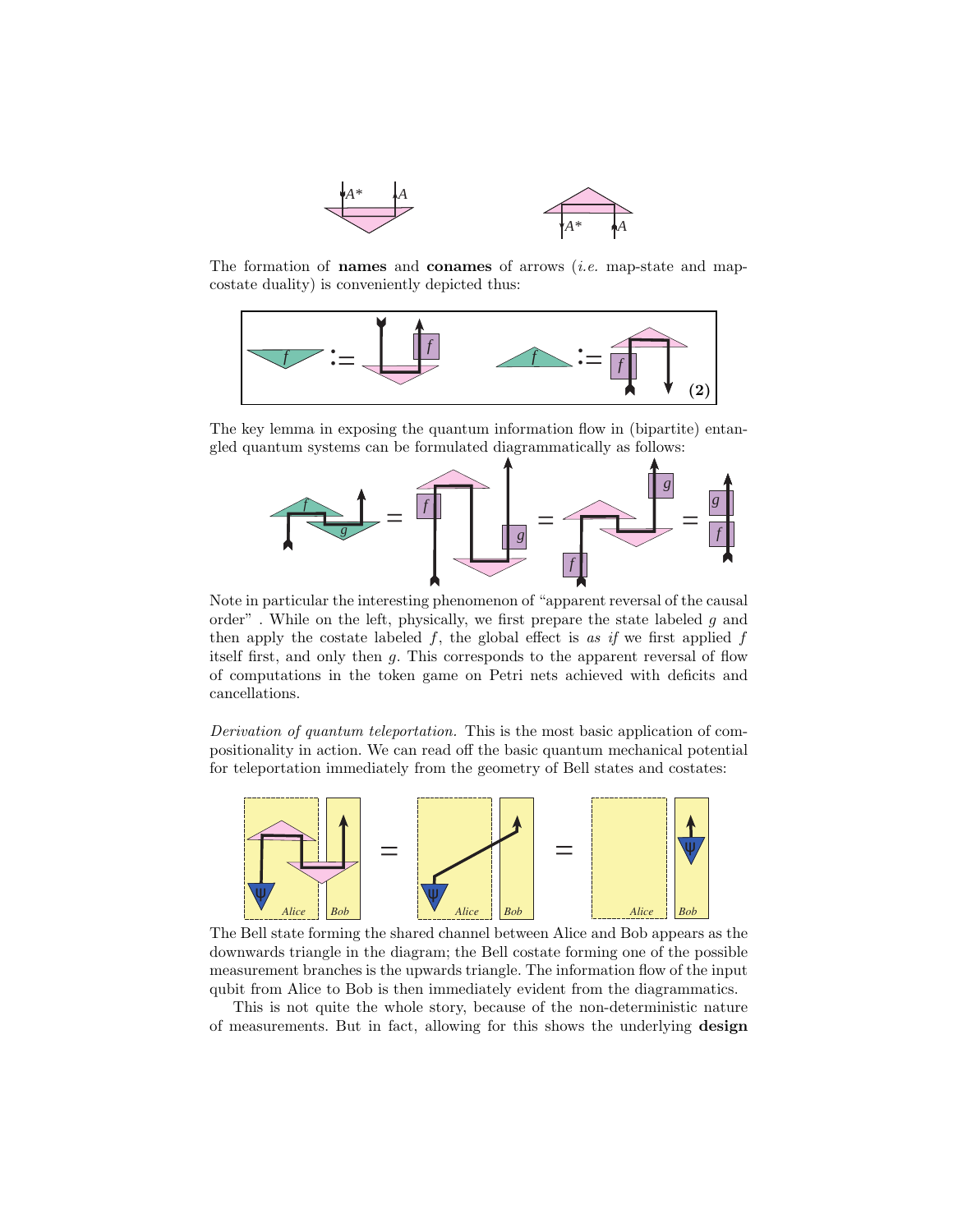principle for the teleporation protocol. Namely, we find a measurement basis such that each possible branch  $i$  through the measurement is labelled, under map-state duality, with a unitary map  $f_i$ . The corresponding correction is then just the inverse map  $f_i^{-1}$ . Using our lemma, the full description of teleportation becomes:



# 8 Conclusions

We have described a striking nexus of ideas arising from several different sources. Conceptually, the most interesting feature has been the need for "negative information flow", which has arisen from several sources:

- In logic, with the need to account for negative polarities, as created by connectives such as (linear) negation or implication, leading to Marti-Oliet and Meseguer's proposal of deficits and cancellations as a computational correlate in the setting of Petri net dynamics.
- Physically, e.g. in the desciption of quantum teleportation, these negative flows run counter to the normal flow of time and causality, and form part of the enigma of quantum mechanics.
- Mathematically, we are led to dualities and closed structure.
- Geometrically, we go in the direction of loops, tangles and knots.

Standard Petri net theory, with its careful enforcement of local causality and information flow, explicitly influenced by relativity theory, does not suffice to capture the non-local features of quantum mechanics, which are exploited in quantum information. Perhaps it is not too fanciful to see here in microcosm some of the foundational obstacles to formulating an adequate theory of quantum gravity!

The further elaboration and deepening of this nexus of ideas offers many interesting challenges. In particular, a full analysis of distributed quantum computation, e.g. quantum security protocols, which should take into account both the quantum and the classical ingredients of the protocols, and also reflect enough of the spatio-temporal structure to capture the salient distributed features, will require a deeper understanding of the ingredients we have assembled here, and of how they may be related and combined.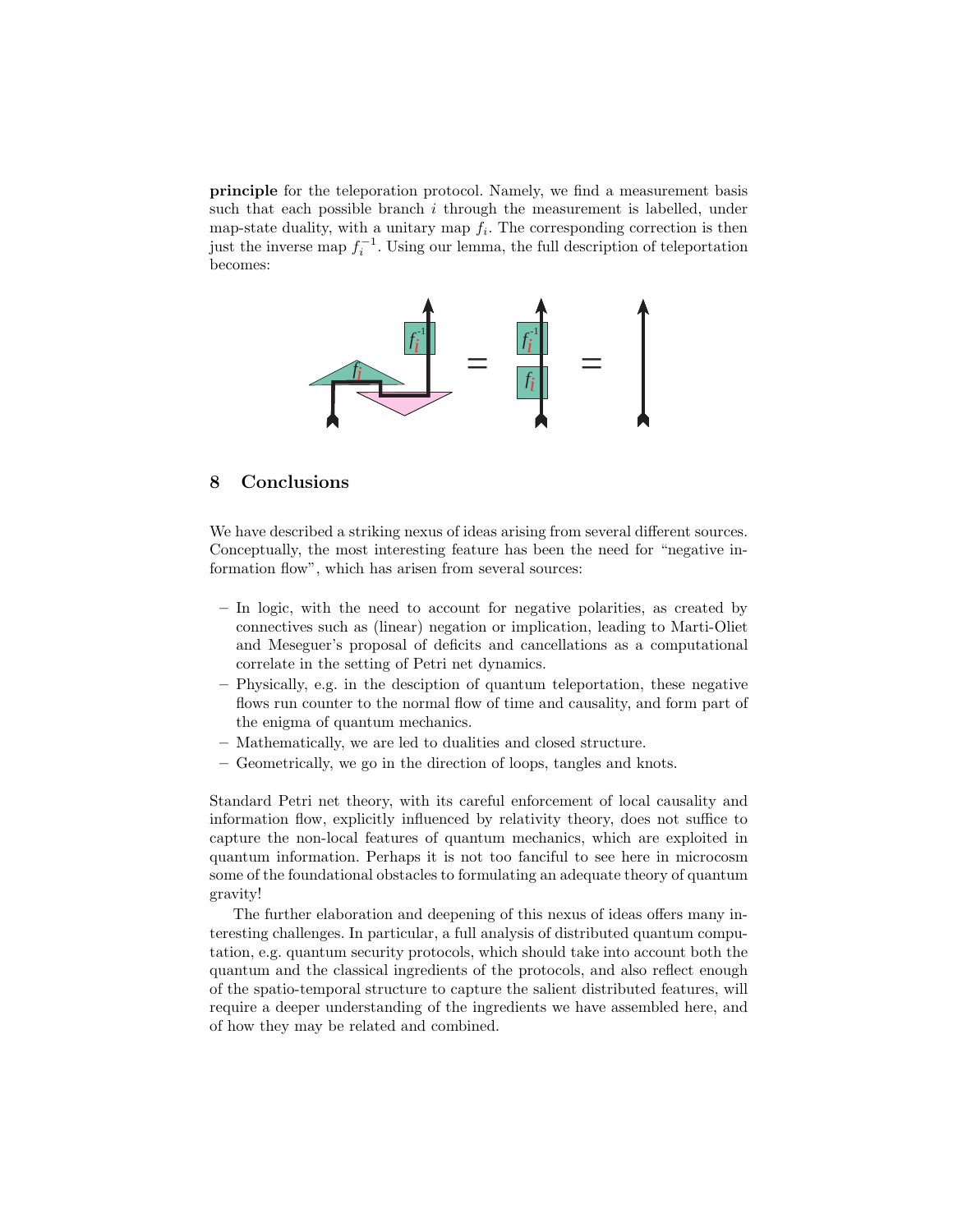## References

- 1. Abramsky, S. (2005) Abstract Scalars, Loops, and Free Traced and Strongly Compact Closed Categories. In Proceedings of CALCO 2005, Springer LNCS Vol. 3629, 1–31, 2005.
- 2. S. Abramsky. What are the fundamental structures of concurrency? We still don't know!, in Proceedings of the Workshop "Essays on Algebraic Process Calculi" (APC 25). Electronic Notes in Theoretical Computer Science, Volume 162:37–41, 2006.
- 3. S. Abramsky. Temperley-Lieb algebra: from knot theory to logic and computation via quantum mechanics. In Mathematics of Quantum Computation and Quantum Technology, G. Chen, L. Kauffman and S. Lomonaco, eds., Taylor and Francis, pages 515–558, 2007.
- 4. Abramsky, S. and B. Coecke. A categorical semantics of quantum protocols. In Proceedings of the 19th Annual IEEE Symposium on Logic in Computer Science, 415–425, 2004. arXiv:quant-ph/0402130.
- 5. Abramsky, S. and B. Coecke, Abstract physical traces. Theory and Applications of Categories 14 (2005), 111–124.
- 6. J. S. Bell. On the Problem of Hidden Variables in Quantum Mechanics. Reviews of Modern Physics, 1966
- 7. C. H. Bennet, G. Brassard, C. Crépeau, R. Jozsa, A. Peres, and W. K. Wooters. (1993). Teleporting an unknown quantum state via dual classical and Einstein-Podolsky-Rosen channels. Physical Review Letters, 70:1895–1899.
- 8. E Best and R Devillers. Sequential and concurrent behaviour in Petri net theory. Theoretical Computer Science, 1987.
- 9. L. Bombelli, J. Lee, D. Meyer and R.D. Sorkin, Spacetime as a causal set, Phys. Rev. Lett. 59: 521-524 (1987).
- 10. L. Cardelli and A. D. Gordon. Mobile Ambients. FoSSaCS 1998: 140-155. Springer LNCS Volume 1378, 1998.
- 11. R. Carnap. Introduction to Symbolic Logic with Applications. Dover Books, 1958.
- 12. P. A. M. Dirac. (1947). The Principles of Quantum Mechanics (third edition). Oxford University Press.
- 13. V. Gehlot and C. Gunter, Normal process representatives, Proceedings LiCS 1990.
- 14. J.-Y. Girard, Linear Logic. Theoretical Computer Science 50(1):1-102, 1987.
- 15. A. Joyal and R. Street. (1991). The geometry of tensor calculus I. Advances in Mathematics, 88:55–112.
- 16. G. M. Kelly and M. L. Laplaza. (1980). Coherence for compact closed categories. Journal of Pure and Applied Algebra, 19:193–213.
- 17. R. Landauer, Information is physical, Physics Today, 44:May(1991), 23-29.
- 18. S. Mac Lane. Categories for the Working Mathematician, 2nd Edition, Springer 1998.
- 19. K. Martin and P. Panangaden. A Domain of spacetime intervals for General Relativity. Communications of Mathematical Physics, November 2006.
- 20. N. Marti-Oliet and J. Meseguer, From Petri Nets To Linear Logic Through Categories, IJFCS 2(4):297–399, 1991.
- 21. J. Meseguer and U. Montanari, Petri Nets Are Monoids, Information and Computation 88:105–155, 1990.
- 22. R. Milner. Calculi for Interaction. Acta Informatica 33, 1996.
- 23. R. Milner. Pure bigraphs: Structure and dynamics. Inf. Comput. 204(1): 60-122 (2006).